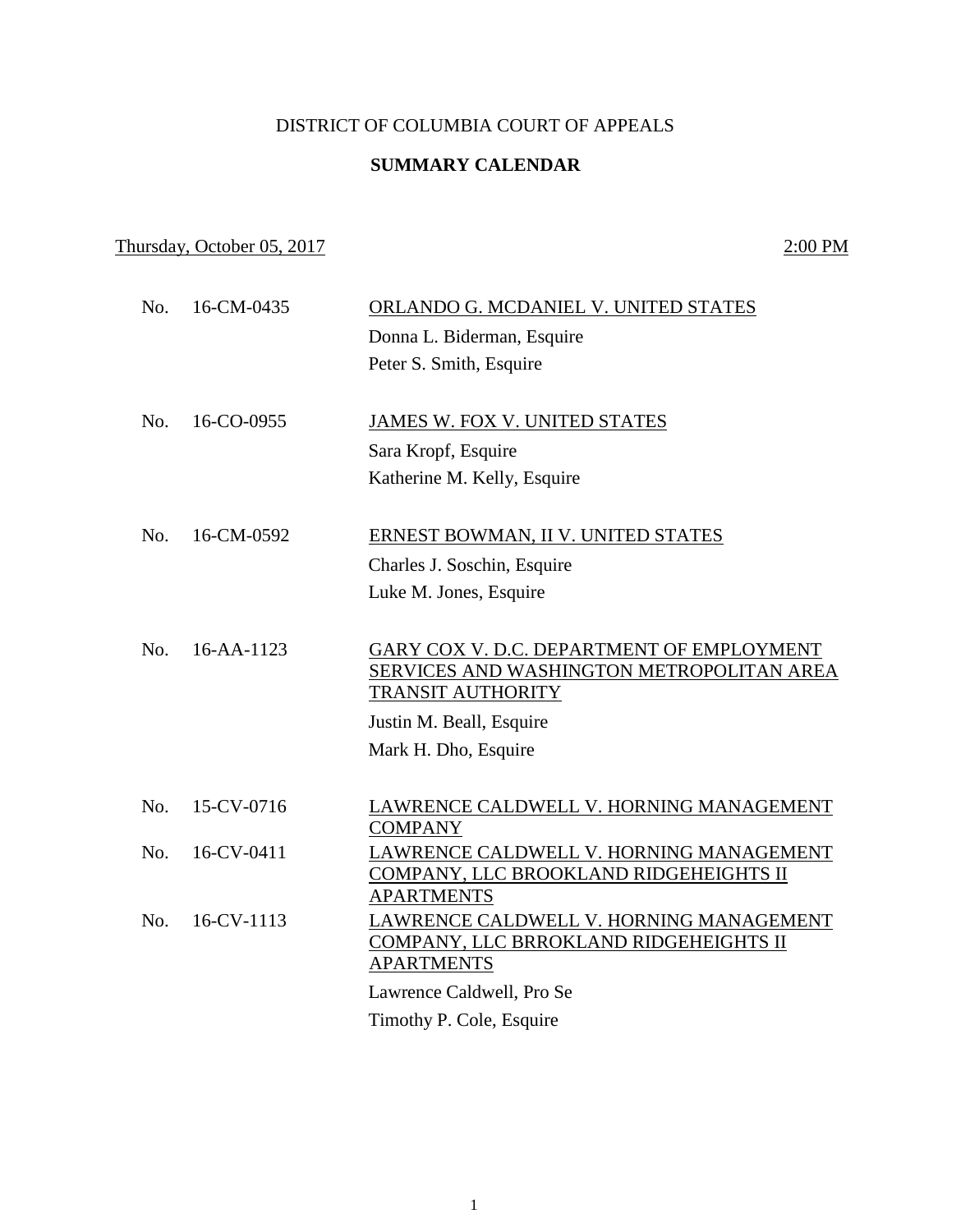## No. 16-CV-1063 KENILWORTH PARKSIDE RESIDENT MANAGEMENT V. LASADIE REDDICK

Aaron Sokolow, Esquire

Thursday, October 19, 2017 2:00 PM

| No. | 16-AA-1140 | JULIO RODRIGUEZ V. D.C. DEPARTMENT OF<br>EMPLOYMENT SERVICES AND MILLER & LONG<br>COMPANY, INC.<br>David J. Kapson, Esquire<br>John C. Duncan, Esquire |
|-----|------------|--------------------------------------------------------------------------------------------------------------------------------------------------------|
|     |            |                                                                                                                                                        |
| No. | 16-FM-0949 | ANTHONY J. MILLS V. SANJANA TAMRAKAR-MILLS                                                                                                             |
|     |            | Anthony J. Mills, Pro Se                                                                                                                               |
|     |            | Dwight B.N. Pope, Esquire                                                                                                                              |
|     |            |                                                                                                                                                        |
| No. | 16-CO-0271 | MICHAEL J. WARNER V. UNITED STATES                                                                                                                     |
| No. | 16-CO-0380 | MICHAEL J. WARNER V. UNITED STATES                                                                                                                     |
|     |            | Regina Michaels, Esquire                                                                                                                               |
|     |            | James A. Ewing, Esquire                                                                                                                                |
|     |            |                                                                                                                                                        |
| No. | 12-CF-0141 | DEVINO SUNQUIN HARDING V. UNITED STATES                                                                                                                |
|     |            | Sean R. Day, Esquire                                                                                                                                   |
|     |            | Eric S. Nguyen, Esquire                                                                                                                                |
|     |            |                                                                                                                                                        |
| No. | 16-CF-0693 | ROBERT N. LEAKE V. UNITED STATES                                                                                                                       |
|     |            | Lisa D. Chanel, Esquire                                                                                                                                |
|     |            | Luke M. Jones, Esquire                                                                                                                                 |
|     |            |                                                                                                                                                        |
| No. | 15-CO-0840 | CURTIS K. PIXLEY V. UNITED STATES                                                                                                                      |
|     |            | Richard S. Stolker, Esquire                                                                                                                            |
|     |            | Peter S. Smith, Esquire                                                                                                                                |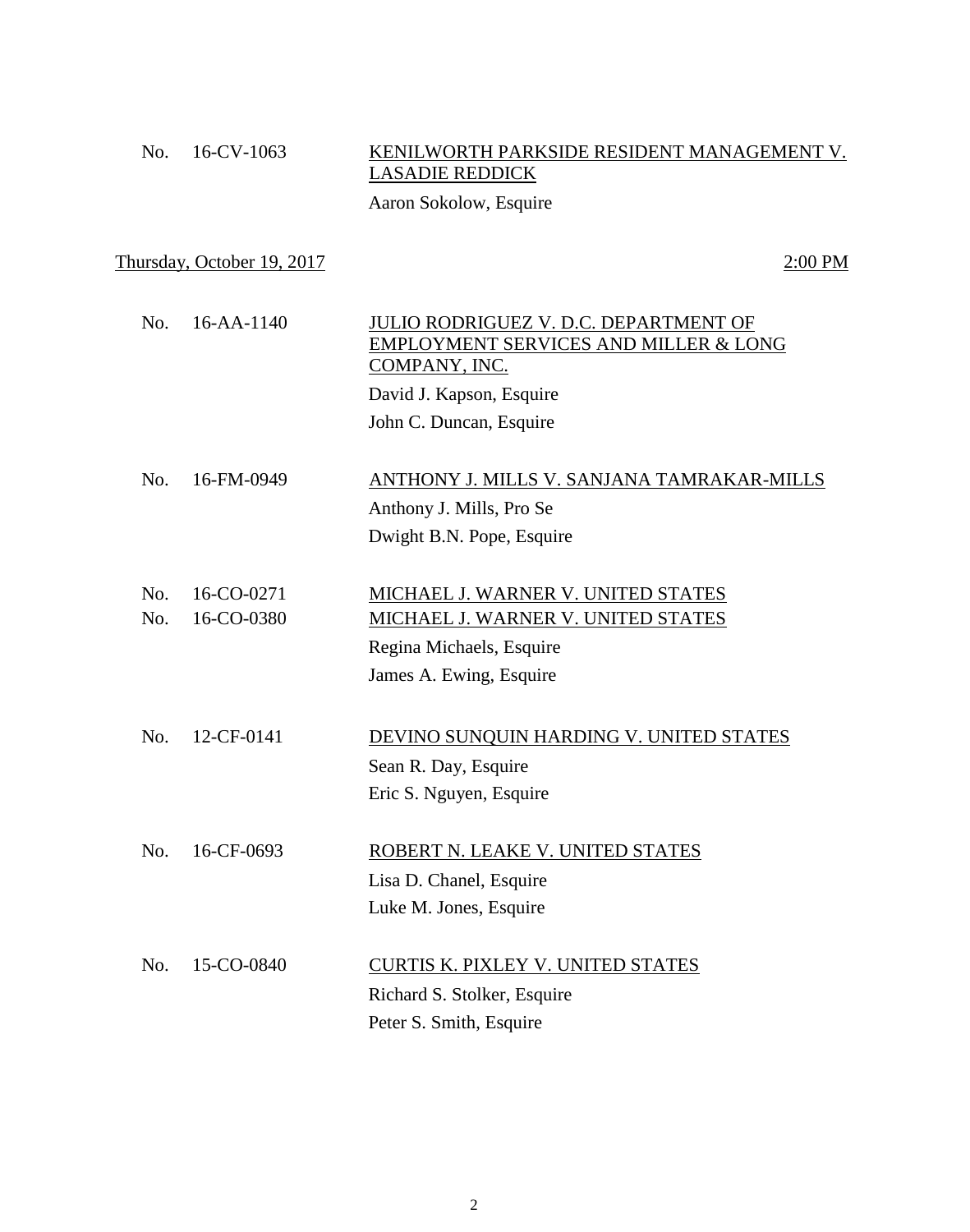| No. | 16-CV-1185                 | ERIK AABY V. LOFTS AT ADAMS MORGAN<br>CONDOMINIUM UNIT OWNERS' ASSOCIATION, INC. |           |
|-----|----------------------------|----------------------------------------------------------------------------------|-----------|
|     |                            | David Hilton Wise, Esquire                                                       |           |
|     |                            | Sarah W. Conkright, Esquire                                                      |           |
|     |                            |                                                                                  |           |
| No. | 16-CV-1011                 | IN RE: WILFRED WELSH, APPELLANT                                                  |           |
|     |                            | Wilfred L. Welsh, Pro Se                                                         |           |
|     |                            | Vanessa Carpenter Lourie, Esquire                                                |           |
|     |                            |                                                                                  |           |
| No. | 15-CT-1195                 | CHAUNCEY LEROY MADDUX V. DISTRICT OF<br><b>COLUMBIA</b>                          |           |
|     |                            | Fleming Terrell, Esquire                                                         |           |
|     |                            | Janice Y. Sheppard, Esquire                                                      |           |
|     |                            |                                                                                  |           |
| No. | 16-CO-0810                 | MICHAEL BLACKSON V. UNITED STATES                                                |           |
|     |                            | Montrell L. Scaife, Esquire                                                      |           |
|     |                            | Akhi Nemti Johnson, Esquire                                                      |           |
|     |                            |                                                                                  |           |
| No. | 16-CO-0832                 | HERBERT ARRINGTON V. UNITED STATES                                               |           |
|     |                            | William L. Welch, III, Esquire                                                   |           |
|     |                            | Kristina L. Ament, Esquire                                                       |           |
| No. | 16-CO-0350                 | JAMES L. FORTE V. UNITED STATES                                                  |           |
|     |                            | Matthew C. Leefer, Esquire                                                       |           |
|     |                            | Michael E. McGovern, Esquire                                                     |           |
|     |                            |                                                                                  |           |
|     | Thursday, October 26, 2017 |                                                                                  | $2:00$ PM |
|     |                            |                                                                                  |           |
| No. | 15-CM-1429                 | JOHN L. GIDDEONS V. UNITED STATES                                                |           |
|     |                            | Robin M. Earnest, Esquire                                                        |           |
|     |                            | Cara A. Gardner, Esquire                                                         |           |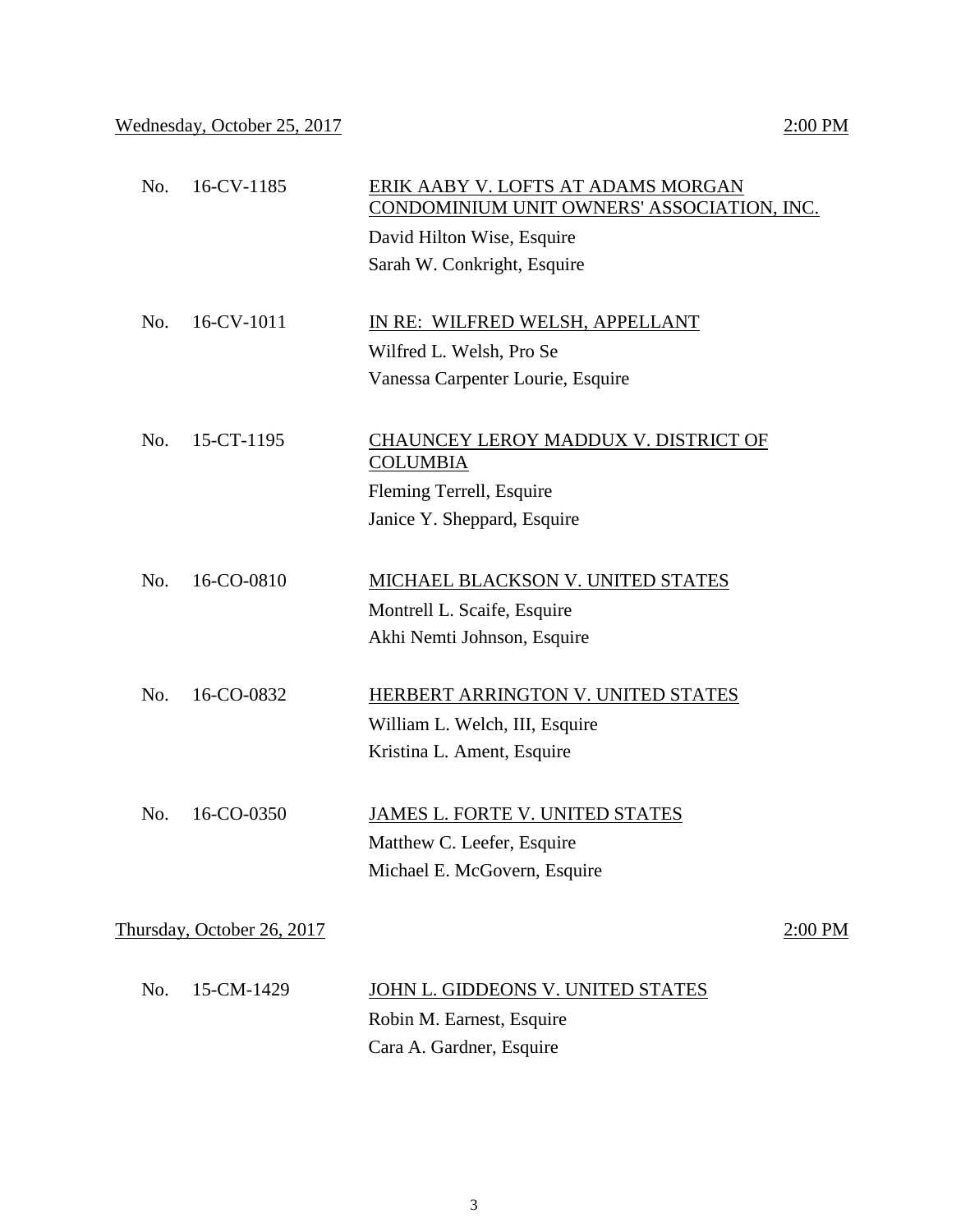| No. | 16-CO-0216               | REGINALD WILLIAMS V. UNITED STATES                                 |
|-----|--------------------------|--------------------------------------------------------------------|
|     |                          | Gregory Gardner, Esquire                                           |
|     |                          | Kristina L. Ament, Esquire                                         |
| No. | 16-CF-0941               | DARRYL T. WALLACE V. UNITED STATES                                 |
| No. | 17-CF-0051               | DARRYL T. WALLACE V. UNITED STATES                                 |
|     |                          | Vincent A. Jankoski, Esquire                                       |
|     |                          | Luke M. Jones, Esquire                                             |
| No. | 15-AA-0571               | WASHINGTON METORPOLITAN AREA TRANSIT<br>AUTHORITY V. SHAWN A. BRIM |
|     |                          | Brendan H. Chandonnet, Esquire                                     |
| No. | 15-CV-1308               | LORI NICKENS V. MEDICAL FACULTY ASSOCIATES,<br>INC., ET AL         |
|     |                          | Lori Nickens, Pro Se                                               |
|     |                          | James T. Hittinger, Esquire                                        |
| No. | 16-FS-0223               | IN RE: A.I.; S.M., APPELLANT                                       |
|     |                          | Karen Dunkley, Esquire                                             |
|     |                          | Anna Adamczyk, Esquire                                             |
|     |                          | Rhondalyn Primes Okoroma, Esquire                                  |
|     | Monday, October 30, 2017 | 2:00 PM                                                            |
| No. | 17-FS-0353               | IN RE: PETITION OF K.M.J.; A.D., APPELLANT                         |
| No. | 17-FS-0374               | IN RE: PETITION OF K.M.J.; A.D., APPELLANT                         |
| No. | 17-FS-0375               | IN RE: PETITION OF K.M.J.; A.D., APPELLANT                         |
|     |                          | Rosemarie Ricchiuto, Esquire                                       |
|     |                          | Abraham E. Sisson, Esquire                                         |
| No. | 16-CV-0720               | DONTE ALLEN V. NATIONSTAR MORTGAGE, LLC                            |
|     |                          | Clarissa T. Edwards, Esquire                                       |
|     |                          | S. Mohsin Reza, Esquire                                            |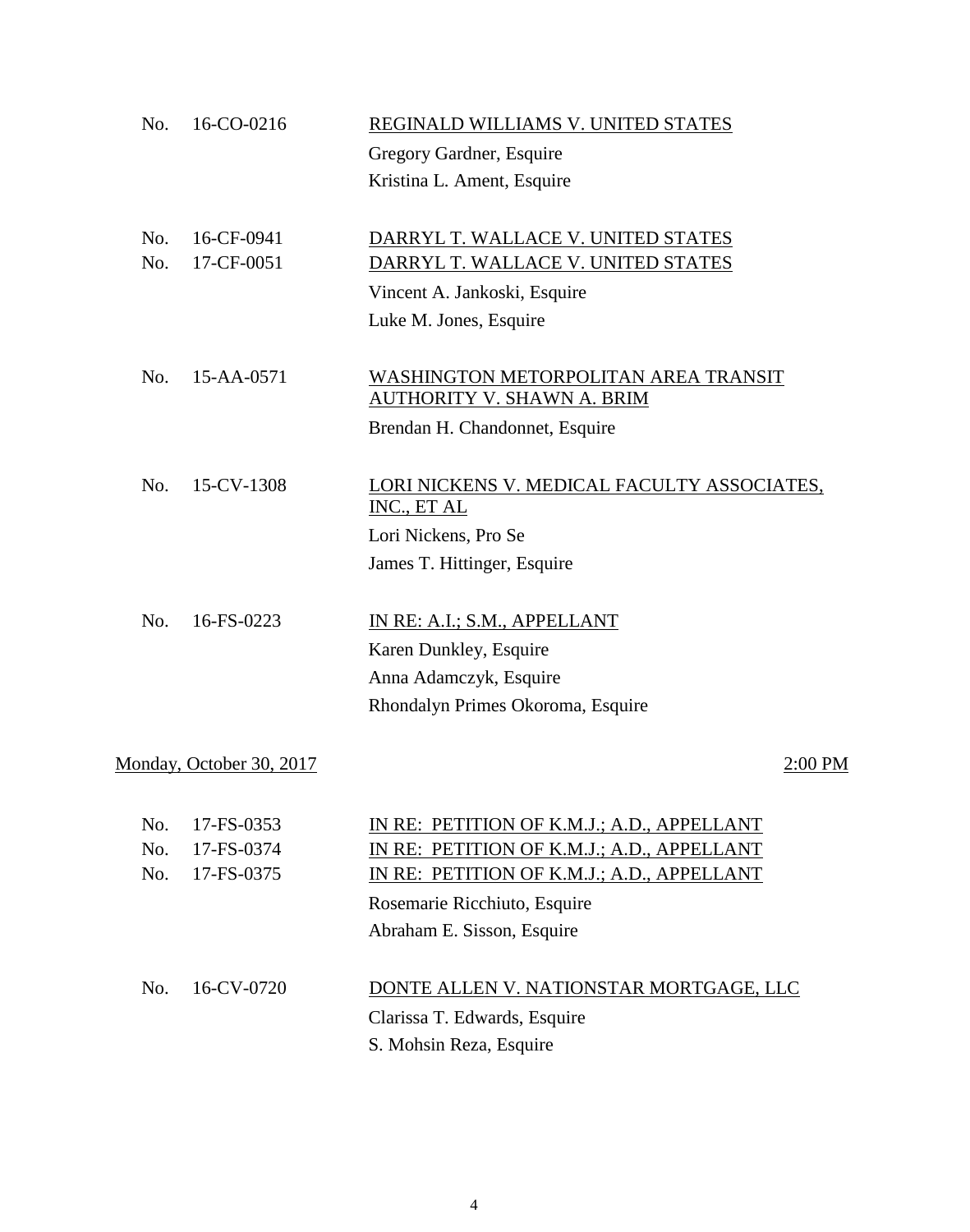| No. | 16-CV-0404                | ERNEST HUNTER V. DISTRICT OF COLUMBIA CHILD<br>AND FAMILY SERVICES AGENCY |
|-----|---------------------------|---------------------------------------------------------------------------|
|     |                           | Ernest Hunter, Pro Se                                                     |
|     |                           | Stacy L. Anderson, Esquire                                                |
| No. | 16-CM-0970                | LAWRENCE G. THOMPSON V. UNITED STATES                                     |
|     |                           | S. Jamison Koehler, Esquire                                               |
|     |                           | Eric S. Nguyen, Esquire                                                   |
| No. | 16-CM-1032                | <b>QUINTIN HARRIS V. UNITED STATES</b>                                    |
|     |                           | Christine Pembroke, Esquire                                               |
|     |                           | Michael E. McGovern, Esquire                                              |
| No. | 16-CM-0437                | FRANCISCO MARTINEZ V. UNITED STATES                                       |
|     |                           | Richard P. Goldberg, Esquire                                              |
|     |                           | Steven B. Snyder, Esquire                                                 |
|     | Tuesday, October 31, 2017 | $2:00$ PM                                                                 |
| No. | 16-AA-1114                | <u>JOYCE MARIE WILLIAMS V. D.C. HOUSING</u><br><b>AUTHORITY</b>           |
|     |                           | Joyce Williams, Pro Se                                                    |
|     |                           | Mario Cuahutle, Esquire                                                   |
| No. | 16-CV-0851                | JESSE ALSTON V. PEPCO HOLIDINGS, INC.                                     |
|     |                           | Johnny M. Howard, Esquire                                                 |
|     |                           | Brian E. Hoffman, Esquire                                                 |
| No. | 16-CT-0442                | JAMES CUNNINGHAM V. DISTRICT OF COLUMBIA                                  |
|     |                           | Christopher A. Zampogna, Esquire                                          |
|     |                           | John D. Martorana, Esquire                                                |